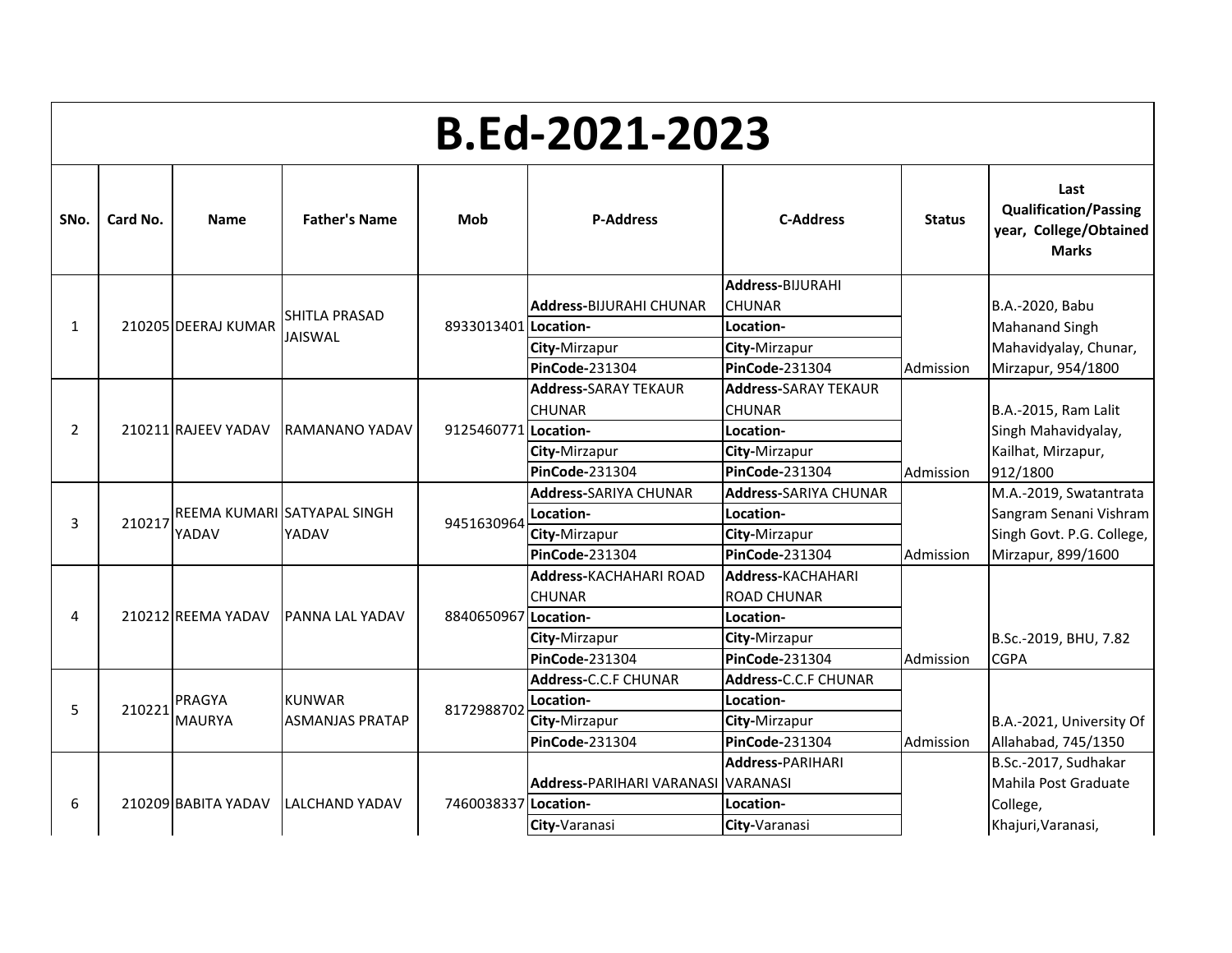|                |        |                     |                        |                      | <b>PinCode-221104</b>         | <b>PinCode-221104</b>        | Admission | 1000/1800               |
|----------------|--------|---------------------|------------------------|----------------------|-------------------------------|------------------------------|-----------|-------------------------|
|                |        |                     |                        |                      |                               | Address-BAREWAN              |           |                         |
|                |        |                     |                        |                      | <b>Address-BAREWAN CHUNAR</b> | <b>CHUNAR</b>                |           | B.E.-2020, Rajiv Gandhi |
| $\overline{7}$ |        | 210225 VIPUL SINGH  | <b>BIHARI LAL</b>      | 8770766804 Location- |                               | Location-                    |           | Proudyogiki             |
|                |        |                     |                        |                      | City-Mirzapur                 | City-Mirzapur                |           | Vishwavidyalaya,        |
|                |        |                     |                        |                      | PinCode-231304                | <b>PinCode-231304</b>        | Admission | Bhopal, 8.16 CGPA       |
|                |        |                     |                        |                      | <b>Address-BRAHMAPURI</b>     | <b>Address-BRAHMAPURI</b>    |           |                         |
|                |        | <b>AGNIUJJWALES</b> | <b>KAMLESH KUMAR</b>   |                      | PAKKA POKARA                  | PAKKA POKARA                 |           |                         |
| 8              |        | 210223 H KUMAR      | <b>SHARDA</b>          | 9005014161 Location- |                               | Location-                    |           | B.A., Hardev            |
|                |        | SHARDA              |                        |                      | City-Mirzapur                 | City-Mirzapur                |           | Mahavidyalaya,          |
|                |        |                     |                        |                      | PinCode-231001                | <b>PinCode-231001</b>        | Admission | Chandauli, 948/1800     |
|                |        |                     |                        |                      | Address-HANSIPUR              | Address-HANSIPUR             |           | B.A.-2019, Narottam     |
| 9              |        | 210235 SARITA SINGH | <b>SAROJ KUMAR</b>     | 9118585777           | Location-                     | Location-                    |           | Singh Padam Singh       |
|                |        |                     | <b>SINGH</b>           |                      | City-Mirzapur                 | City-Mirzapur                |           | Rajkiya P.G. College,   |
|                |        |                     |                        |                      | PinCode-231306                | PinCode-231306               | Admission | Mirzapur, 1101/1800     |
|                |        |                     |                        |                      | <b>Address-NIRALA NAGAR</b>   | <b>Address-NIRALA NAGAR</b>  |           |                         |
|                |        |                     |                        |                      | <b>MAHMOORGANJ</b>            | <b>MAHMOORGANJ</b>           |           | B.Sc.-2019,             |
| 10             |        | 210238 SONY RAI     | <b>RAJ NARAYAN RAI</b> | 9717158832 Location- |                               | Location-                    |           | Harishchandra P.G.      |
|                |        |                     |                        |                      | City-Varanasi                 | City-Varanasi                |           | College, Varanasi,      |
|                |        |                     |                        |                      | PinCode-221010                | <b>PinCode-221010</b>        | Admission | 993/1800                |
|                |        |                     |                        |                      | <b>Address-DARGAH SARIF</b>   | <b>Address-</b> DARGAH SARIF |           | B.Sc.-2016, Swatantrata |
|                |        |                     |                        |                      | <b>CHUNAR</b>                 | <b>CHUNAR</b>                |           | Senani Vishram Singh    |
| 11             |        | 210227 JAINAB JAHAN | MD EKBAL HUSSAIN       |                      | 7398704633 Location-CHUNAR    | Location-CHUNAR              |           | Govt. P.G. College,     |
|                |        |                     |                        |                      | City-Mirzapur                 | City-Mirzapur                |           | Chunar, Mirzapur,       |
|                |        |                     |                        |                      | PinCode-231304                | <b>PinCode-231304</b>        | Admission | 1217/1800               |
|                |        |                     |                        |                      |                               | Address-KHOJAWAN             |           |                         |
|                |        | CHANDAN             |                        |                      | <b>Address-KHOJAWAN BAZAR</b> | <b>BAZAR</b>                 |           | M.Sc.-2019,             |
| 12             | 210216 | <b>GUPTA</b>        | RAJENDRA GUPTA         | 7052013662 Location- |                               | Location-                    |           | Harishchandra P.G.      |
|                |        |                     |                        |                      | City-Varanasi                 | City-Varanasi                |           | College, Varanasi,      |
|                |        |                     |                        |                      | PinCode-221010                | PinCode-221010               | Admission | 1006/2000               |
|                |        |                     |                        |                      | Address-RAMAPURA              | Address-RAMAPURA             |           |                         |
|                |        | <b>BHAVANA</b>      |                        |                      | VARANASI                      | <b>VARANASI</b>              |           |                         |
| 13             | 210243 | YADAV               | <b>VINOD YADAV</b>     | 7905670521 Location- |                               | Location-                    |           |                         |
|                |        |                     |                        |                      | City-Varanasi                 | City-Varanasi                |           | M.A., 2020, BHU,        |
|                |        |                     |                        |                      | PinCode-221010                | PinCode-221010               | Admission | Varanasi, 8.06 CGPA     |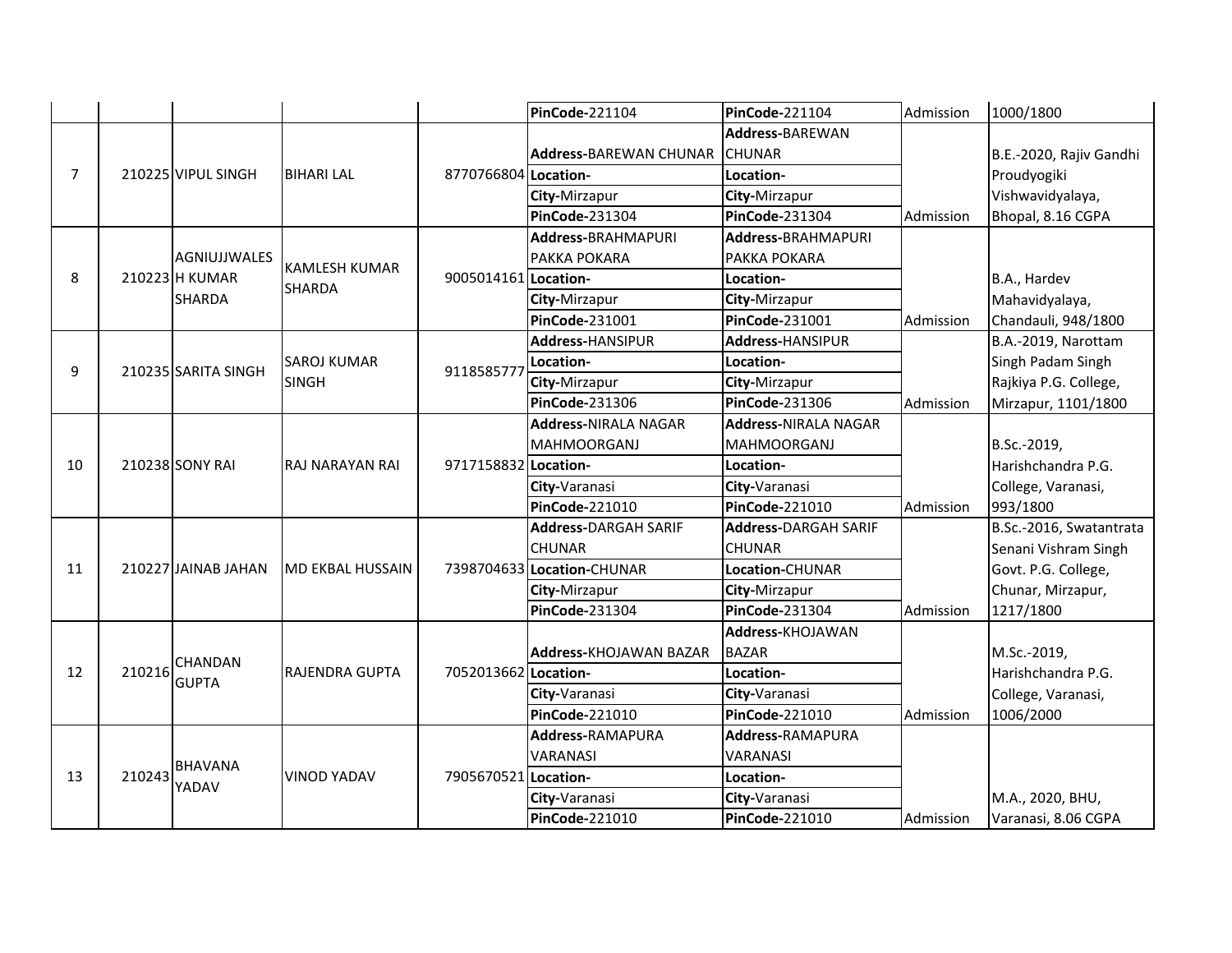| 14 | 210218 | <b>AKANKSHA</b><br><b>SINGH</b> | <b>PRADEEP KUMAR</b><br><b>SINGH</b> | 9140928689 Location- | <b>Address-GOTAWA JAMUA</b><br>City-Mirzapur<br><b>PinCode-231314</b><br>Address-ORI JALALPUR                | <b>Address-GOTAWA JAMUA</b><br>Location-<br>City-Mirzapur<br>PinCode-231314<br>Address-ORI JALALPUR             | Admission | M.A. 2017, Jagatpur Post<br>Graduate College,<br>Varanasi, 914/1600                                              |
|----|--------|---------------------------------|--------------------------------------|----------------------|--------------------------------------------------------------------------------------------------------------|-----------------------------------------------------------------------------------------------------------------|-----------|------------------------------------------------------------------------------------------------------------------|
| 15 |        | 210203 RAMESH                   | <b>RAMKRIT</b>                       | 7457946582           | Location-<br>City-Mirzapur<br><b>PinCode-231302</b>                                                          | Location-<br>City-Mirzapur<br><b>PinCode-231302</b>                                                             | Admission | B.Sc.-2020, Aadarsh<br>Janta Mahavidyalay,<br>Mirzapur, 992/1800                                                 |
| 16 | 210249 | SANGEETA<br>SRIVASTAVA          | <b>ABHAI PRAKASH</b><br>SRIVASTAVA   | 9839335058           | Address-A.P SRIVASTAUA<br><b>MANAS NAGAR DRGAKUND</b><br>Location-<br>City-Varanasi<br><b>PinCode-221005</b> | Address-A.P SRIVASTAUA<br><b>MANAS NAGAR</b><br><b>DRGAKUND</b><br>Location-<br>City-Varanasi<br>PinCode-221005 | Admission | B.Com.-2008,<br>Harishchandra P.G.<br>College, Varanasi,<br>658/1200                                             |
| 17 |        |                                 | 210202 NEELAM SINGH MANOHAR SINGH    | 8303978732 Location- | <b>Address-DHAUHA CHUNAR</b><br>City-Mirzapur<br><b>PinCode-231304</b>                                       | <b>Address-DHAUHA</b><br><b>CHUNAR</b><br>Location-<br>City-Mirzapur<br>PinCode-231304                          | Admission | B.Sc.-2020, Swatantrata<br>Sangram Senani Vishram<br>Singh Govt. P.G. College,<br>Mirzapur, 997/1800             |
| 18 |        | 210236 SAKSHI GUPTA             | <b>ANIL KUMAR</b><br><b>GUPTA</b>    | 9235888905 Location- | Address-BIRDOPUR<br><b>MAHMOORGANJ</b><br>City-Varanasi<br>PinCode-221010                                    | Address-BIRDOPUR<br><b>MAHMOORGANJ</b><br>Location-<br>City-Varanasi<br><b>PinCode-221010</b>                   | Admission | B.A.-2020, BHU, 7.99<br><b>CGPA</b>                                                                              |
| 19 |        | 210220 GAURAV SINGH JAY SINGH   |                                      | 958066802 Location-  | Address-DUMDUMA<br><b>BAHMAANDEVA CHUNAR</b><br>City-Mirzapur<br>PinCode-231311                              | Address-DUMDUMA<br><b>BAHMAANDEVA CHUNAR</b><br>Location-<br>City-Mirzapur<br><b>PinCode-231311</b>             | Admission | M.A., 2017, Swatantrata<br>Sangram Senani vishram<br>Singh Govt. P.G.<br>College, Chunar,<br>Mirzapur, 1047/2000 |
| 20 |        | 210234 ANJALI SINGH             | <b>SHAILENDRA SINGH</b>              | 8318745987           | Address-JAGARADEPUR<br><b>VARANASI</b><br>Location-<br>City-Varanasi<br><b>PinCode-221311</b>                | Address-JAGARADEPUR<br>VARANASI<br>Location-<br>City-Varanasi<br><b>PinCode-221311</b>                          | Admission | B.Sc.-2020, Jagatpur<br>Post Graduate College,<br>Varanasi 1010/1800                                             |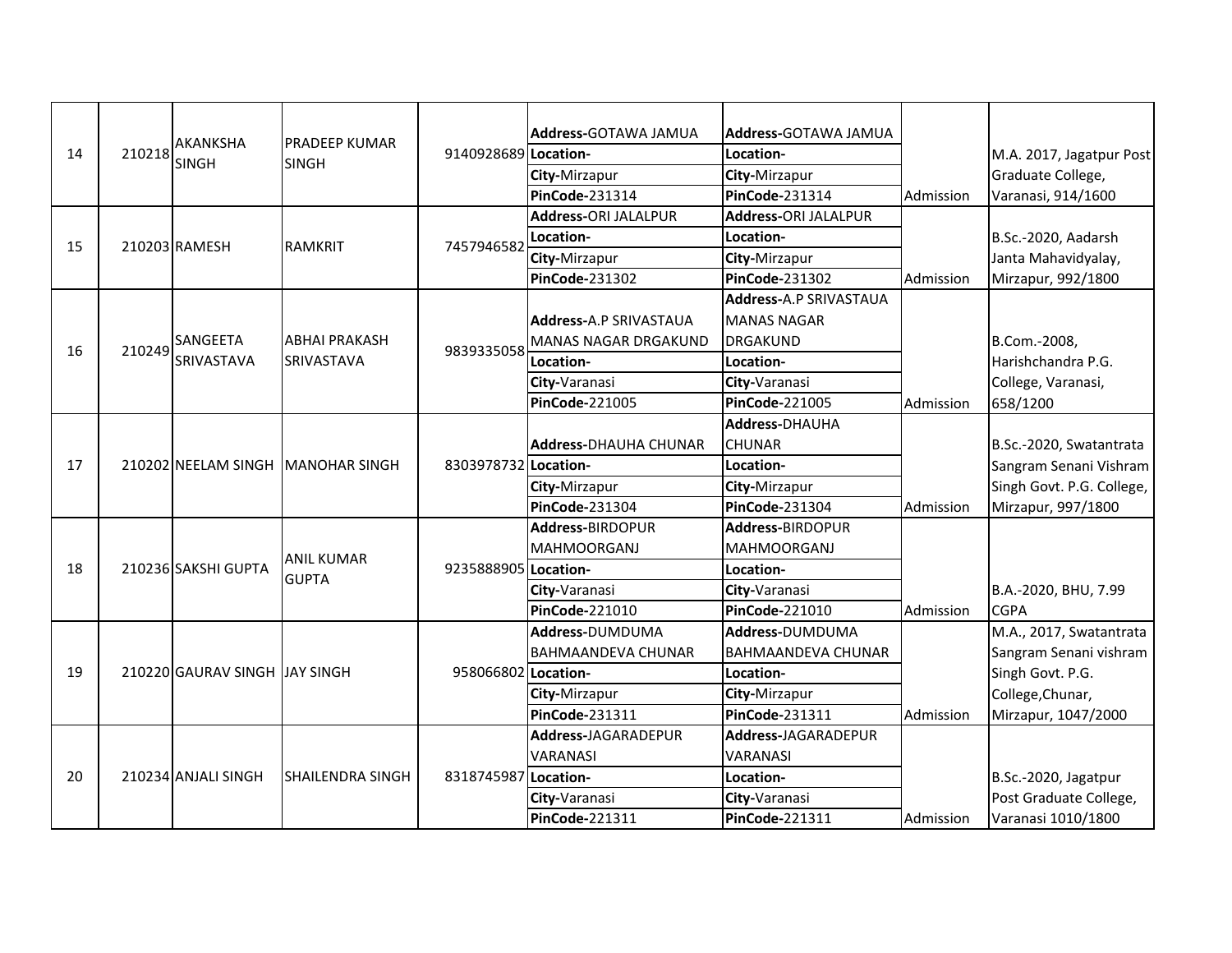|    |         |                                      |                       |                      | Address-BIRDOPUR                | Address-BIRDOPUR        |           |                          |
|----|---------|--------------------------------------|-----------------------|----------------------|---------------------------------|-------------------------|-----------|--------------------------|
| 21 | 210240  | <b>MAYOMA</b>                        |                       |                      | <b>MAHMOORGANJ</b>              | <b>MAHMOORGANJ</b>      |           |                          |
|    |         |                                      | <b>ANIL KUMAR</b>     | 923888905 Location-  |                                 | Location-               |           | M.A. in Conflict         |
|    |         | <b>GUPTA</b>                         | <b>GUPTA</b>          |                      | City-Mirzapur                   | City-Mirzapur           |           | Management-2018,         |
|    |         |                                      |                       |                      | <b>PinCode-221010</b>           | PinCode-221010          | Admission | BHU, 7.35 CGPA           |
|    |         |                                      |                       |                      |                                 | <b>Address-KANAVAHI</b> |           |                          |
|    |         |                                      |                       |                      | <b>Address-KANAVAHI HINAUTI</b> | <b>HINAUTI</b>          |           |                          |
| 22 |         | 210213 KAMINI SINGH                  | <b>KAMLESH KUMAR</b>  | 8009876387           | Location-                       | Location-               |           | B.Com.-2021, Vindhya     |
|    |         |                                      |                       |                      | City-Mirzapur                   | City-Mirzapur           |           | Gurukul College, Chunar, |
|    |         |                                      |                       |                      | <b>PinCode-231001</b>           | <b>PinCode-231001</b>   | Admission | Mirzapur, 1094/1850      |
|    |         |                                      |                       |                      | Address-USMANPUR                | Address-USMANPUR        |           |                          |
|    |         |                                      |                       |                      | <b>CHUNAR</b>                   | <b>CHUNAR</b>           |           |                          |
| 23 | 2102010 | <b>ANURAG</b>                        | <b>KESH KUMAR</b>     | 7985530906 Location- |                                 | Location-               |           | BBA 2009, Ch. Charan     |
|    |         | <b>MISHRA</b>                        | <b>MISHRA</b>         |                      | City-Mirzapur                   | City-Mirzapur           |           | Singh University,        |
|    |         |                                      |                       |                      | <b>PinCode-231304</b>           | PinCode-231304          | Admission | Meerut, 2192/3300        |
|    |         | <b>NEERAJ KUMAR</b><br><b>SHARMA</b> | <b>SURESH SHARMA</b>  | 7518023607           | <b>Address-NARHAULI</b>         | <b>Address-NARHAULI</b> |           |                          |
|    | 210204  |                                      |                       |                      | <b>VARANASI</b>                 | VARANASI                |           | B.A.-2020, Sri           |
| 24 |         |                                      |                       |                      | Location-                       | Location-               |           | Ramkishun                |
|    |         |                                      |                       |                      | City-Mirzapur                   | City-Mirzapur           |           | College, karsada,        |
|    |         |                                      |                       |                      | <b>PinCode-221108</b>           | <b>PinCode-221108</b>   | Admission | Varanasi, 975/1800       |
|    |         |                                      |                       |                      | Address-BHAHWANPUR              | Address-BHAHWANPUR      |           |                          |
|    |         |                                      |                       |                      | B.H.U                           | B.H.U                   |           |                          |
| 25 |         | 210242 ASMITA RAI                    | <b>HRISHIKESH RAI</b> | 6393244399 Location- |                                 | Location-               |           | B.A.-2020, Dhirendra     |
|    |         |                                      |                       |                      | City-Varanasi                   | City-Varanasi           |           | Mahila P.G. College,     |
|    |         |                                      |                       |                      | <b>PinCode-221005</b>           | PinCode-221005          | Admission | Varanasi, 972/1800       |
|    |         |                                      |                       |                      | Address-TAPOVAN                 | Address-TAPOVAN         |           |                          |
|    |         | <b>KANCHAN</b>                       |                       |                      | <b>RAMNAGAR</b>                 | <b>RAMNAGAR</b>         |           |                          |
| 26 | 210244  | <b>PATEL</b>                         | <b>SANJAY PATEL</b>   | 6387363886 Location- |                                 | Location-               |           | M.A.-2021, Mahatma       |
|    |         |                                      |                       |                      | City-Varanasi                   | City-Varanasi           |           | Gandhi Kashi Vidyapith,  |
|    |         |                                      |                       |                      | <b>PinCode-221008</b>           | <b>PinCode-221008</b>   | Admission | Varanasi, 856/1500       |
|    |         |                                      |                       |                      |                                 | Address-DHAUHA          |           |                          |
|    |         |                                      | CHANDRABHAN           |                      | <b>Address-DHAUHA KUSUMHI</b>   | <b>KUSUMHI</b>          |           | M.A.-2017, Swatantrata   |
| 27 |         | 210222 ROSHAN SINGH                  | <b>SINGH</b>          | 9794689676 Location- |                                 | Location-               |           | SenaniVishram Singh      |
|    |         |                                      |                       |                      | City-Mirzapur                   | City-Mirzapur           |           | P.G. College, Mirzapur,  |
|    |         |                                      |                       |                      | PinCode-231304                  | PinCode-231304          | Admission | 907/1600                 |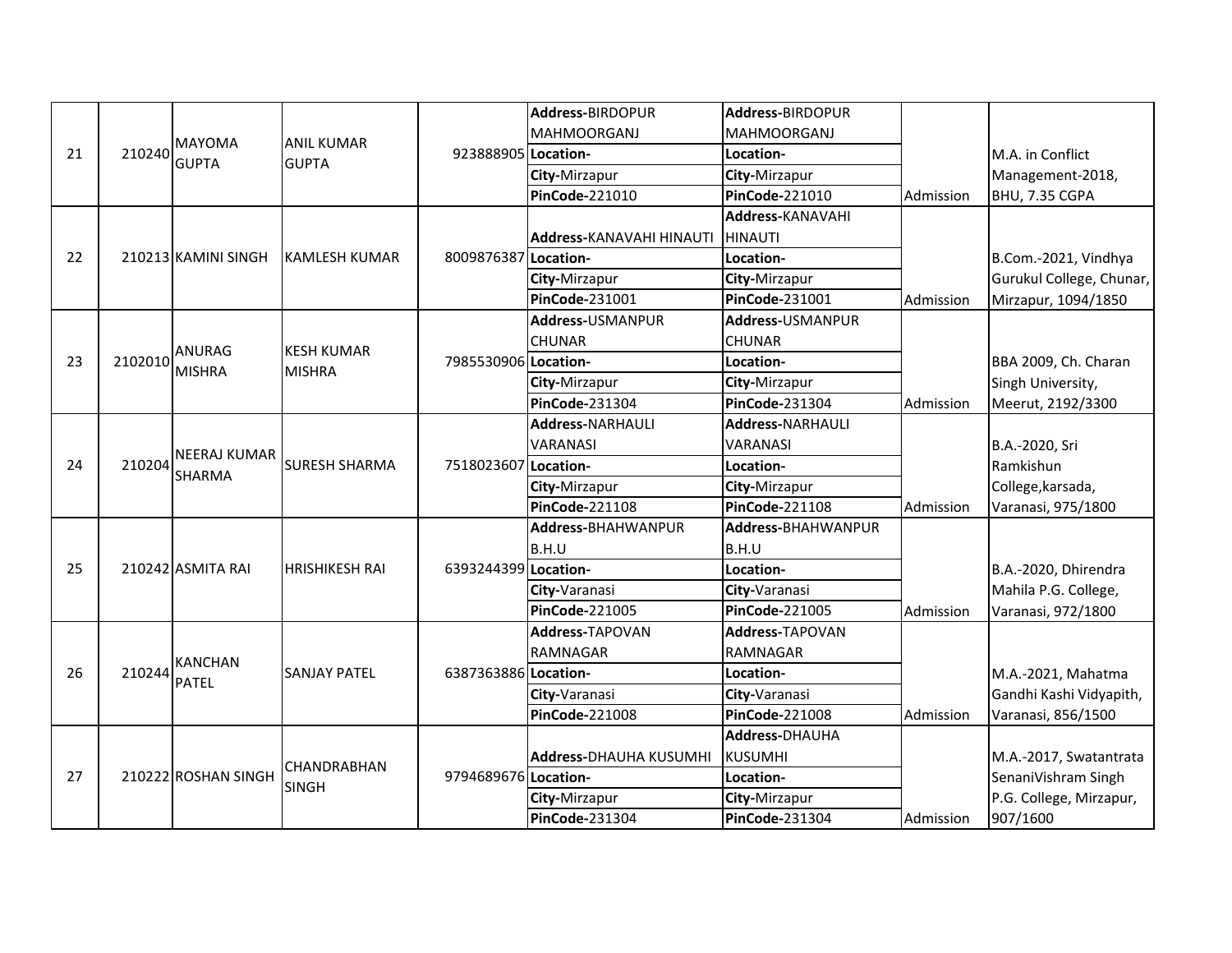|    |        |                     |                        |                      | <b>Address-DHUM BABA</b>    | <b>Address-DHUM BABA</b>    |           |                          |
|----|--------|---------------------|------------------------|----------------------|-----------------------------|-----------------------------|-----------|--------------------------|
|    |        | <b>KM MEGHNA</b>    | <b>HARENDRA KUMAR</b>  |                      | <b>MIDDHI BALLIA</b>        | <b>MIDDHI BALLIA</b>        |           |                          |
| 28 | 210237 | <b>SINGH</b>        | <b>SINGH</b>           | 9005661171 Location- |                             | Location-                   |           |                          |
|    |        |                     |                        |                      | City-Ballia                 | City-Ballia                 |           | B.A.-2021, BHU, 8.02     |
|    |        |                     |                        |                      | PinCode-277001              | <b>PinCode-277001</b>       | Admission | <b>CGPA</b>              |
|    |        |                     |                        |                      |                             | Address-RAMGARH             |           |                          |
|    |        |                     | <b>SURENDRA NATH</b>   |                      | <b>Address-DLW BSB</b>      | <b>CKOIRIPURA GHAZIPUR</b>  |           | B.Sc.-2021, Deen Dayal   |
| 29 |        | 210232 SHWETA YADAV | <b>SINGH</b>           | 9451981730 Location- |                             | Location-                   |           | Upadhyay Gorakhpur       |
|    |        |                     |                        |                      | City-Varanasi               | City-Ghazipur               |           | University, Gorakhpur,   |
|    |        |                     |                        |                      | PinCode-                    | <b>PinCode-275201</b>       | Admission | 1194/1800                |
|    |        |                     |                        |                      | <b>Address-SONPUR EKATI</b> | <b>Address-SONPUR EKATI</b> |           |                          |
| 30 |        | 210215 RAMCHANDRA   | <b>RAM KISHUN</b>      | 9565454498           | Location-                   | Location-                   |           | B.A.-2020, Aadarsh Janta |
|    |        |                     |                        |                      | City-Mirzapur               | City-Mirzapur               |           | Mahavidyalay, Mirzapur,  |
|    |        |                     |                        |                      | <b>PinCode-231301</b>       | <b>PinCode-231301</b>       | Admission | 969/1800                 |
|    |        | 210251 RUPA SINGH   | TRIBHUWAN SINGH        | 9005407468 Location- | Address-CHHOTA              | Address-CHHOTA              |           |                          |
|    |        |                     |                        |                      | <b>SEEGOBARDANPUR</b>       | SEEGOBARDANPUR              |           |                          |
| 31 |        |                     |                        |                      |                             | Location-                   |           | M.A.-2019, Shri Agrasen  |
|    |        |                     |                        |                      | City-Varanasi               | City-Varanasi               |           | Kanya P.G. College,      |
|    |        |                     |                        |                      | <b>PinCode-221005</b>       | PinCode-221005              | Admission | Varanasi, 560/1000       |
|    |        |                     |                        |                      |                             | <b>Address-JADDUHANDI</b>   |           |                          |
|    |        |                     |                        |                      | Address-JADDUHANDI LUXA     | LUXA                        |           |                          |
| 32 |        | 210246 ANITA PATEL  | <b>MOHAN LAL PATEL</b> | 9794547195 Location- |                             | Location-                   |           | B.A. 2021, Shri Agrasen  |
|    |        |                     |                        |                      | City-Varanasi               | City-Varanasi               |           | Kanya P.G. College,      |
|    |        |                     |                        |                      | PinCode-221010              | PinCode-221010              | Admission | Varanasi, 943/1800       |
|    |        |                     |                        |                      |                             |                             |           |                          |
|    |        |                     |                        |                      | Address-MACCHHARATTA        | Address-MACCHHARATTA        |           |                          |
| 33 |        | 210245 KOMAL GUPTA  | <b>IMANOJ GUPTA</b>    | 7905592521           | <b>WORD RAMNAGAR</b>        | <b>WORD RAMNAGAR</b>        |           |                          |
|    |        |                     |                        |                      | Location-                   | Location-                   |           |                          |
|    |        |                     |                        |                      | City-Varanasi               | City-Varanasi               |           | M.A.-2020, BHU,          |
|    |        |                     |                        |                      | PinCode-22108               | PinCode-22108               | Admission | Varanasi, 7.80 CGPA      |
|    |        |                     |                        |                      | Address-GAURA KANDAWA       | Address-GAURA               |           |                          |
|    |        |                     | <b>VIJAY BAHADUR</b>   |                      | <b>CHUNAR</b>               | <b>KANDAWA CHUNAR</b>       |           | B.Tech. 2018, Dr. A.P.J. |
| 34 |        | 210206 ANKESH SINGH | <b>SINGH</b>           | 8285174068 Location- |                             | Location-                   |           | Abdul Kalam Tech.        |
|    |        |                     |                        |                      | City-Mirzapur               | City-Mirzapur               |           | University, Lucknow, UP  |
|    |        |                     |                        |                      | PinCode-231304              | PinCode-231304              | Admission | 3792/5000                |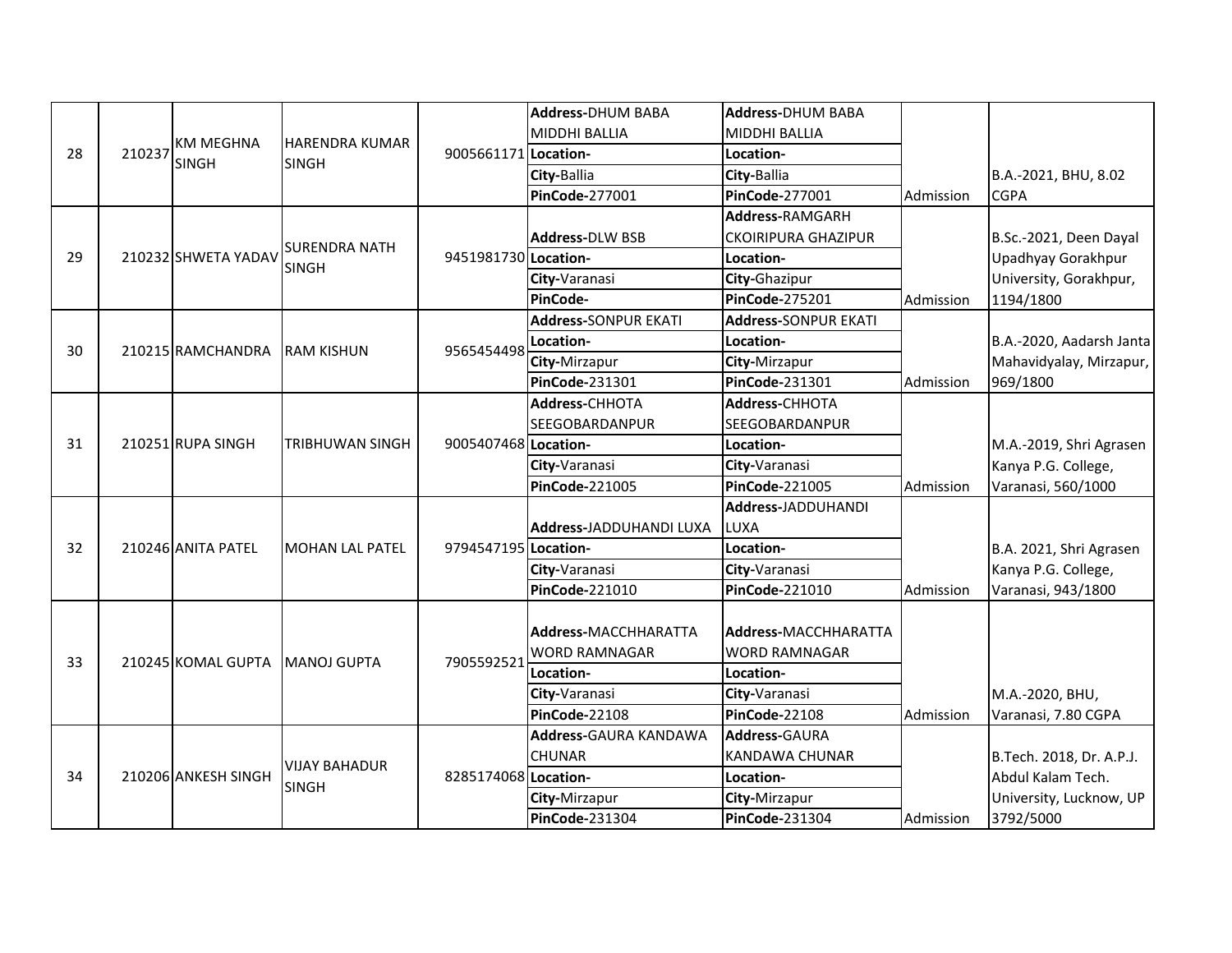|    |        |                         |                                     |                      | Address-USAMANPUR               | Address-USAMANPUR        |           |                          |
|----|--------|-------------------------|-------------------------------------|----------------------|---------------------------------|--------------------------|-----------|--------------------------|
|    |        |                         |                                     |                      | <b>CHUNAR</b>                   | <b>CHUNAR</b>            |           |                          |
| 35 | 210201 | ASHISH KUMAR RAMCHANDRA |                                     | 6388697443 Location- |                                 | Location-                |           | B.A. 2020, Ram Lalit     |
|    |        | YADAV                   | YADAV                               |                      | City-Mirzapur                   | City-Mirzapur            |           | Singh Mahavidyalay,      |
|    |        |                         |                                     |                      | <b>PinCode-231304</b>           | PinCode-231304           | Admission | Chunar, 926/1800         |
|    |        |                         |                                     |                      | Address-BAJARBHAKHI             | Address-BAJARBHAKHI      |           |                          |
|    |        | <b>MADHURI</b>          |                                     |                      | <b>BHAIUANI</b>                 | <b>BHAIUANI</b>          |           |                          |
| 36 | 210248 | YADAV                   | <b>BADSHAH YADAV</b>                | 9838420353 Location- |                                 | Location-                |           |                          |
|    |        |                         |                                     |                      | City-Deoria                     | City-Deoria              |           | B.A.-2020, BHU, 6.01     |
|    |        |                         |                                     |                      | <b>PinCode-274182</b>           | <b>PinCode-274182</b>    | Admission | <b>CGPA</b>              |
|    |        |                         |                                     |                      | <b>Address-MANIKPUR</b>         | <b>Address-DEENDAYAL</b> |           |                          |
|    |        | <b>NIDHI</b>            | RAMASHARY LAL                       |                      | <b>NAGBHAR LAHILPUR</b>         | <b>UPADHYAY</b>          |           | B.A.-2020, Indira Gandhi |
| 37 | 210247 | <b>SRIVASTAVA</b>       | <b>SRIVASTAVA</b>                   | 7065713168 Location- |                                 | Location-                |           | National Open            |
|    |        |                         |                                     |                      | City-Katni                      | City-Chandauli           |           | University, New Delhi,   |
|    |        |                         |                                     |                      | <b>PinCode-274001</b>           | PinCode-2313101          | Admission | 647.75/1200              |
|    |        |                         | 210214 SWATI JAISWAL ADALAT JAISWAL | 7080271702 Location- |                                 | Address-JAMUHAR          |           |                          |
|    |        |                         |                                     |                      | <b>Address-JAMUHAR CHUNAR</b>   | <b>CHUNAR</b>            |           |                          |
| 38 |        |                         |                                     |                      |                                 | Location-                |           | B.Com.-2020, Vindhya     |
|    |        |                         |                                     |                      | City-Mirzapur                   | City-Mirzapur            |           | Gurukul College, Chunar, |
|    |        |                         |                                     |                      | <b>PinCode-231304</b>           | <b>PinCode-231304</b>    | Admission | 349/600                  |
|    |        |                         |                                     |                      | Address-KWDARPURA               | Address-KWDARPURA        |           |                          |
|    |        |                         | <b>SUNIL KUMAR</b>                  |                      | <b>CHITAIPUR</b>                | <b>CHITAIPUR</b>         |           | B.Com.-2014,             |
| 39 |        | 210231 SUNAINA RANA     | <b>RANA</b>                         | 9044373532 Location- |                                 | Location-                |           | Chhatrapati Shahu Ji     |
|    |        |                         |                                     |                      | City-Mirzapur                   | City-Mirzapur            |           | maharaj University,      |
|    |        |                         |                                     |                      | <b>PinCode-221005</b>           | PinCode-221005           | Admission | Kanpur, 941/1200         |
|    |        |                         |                                     |                      | Address-BHERI KUSUMHI           | Address-BHERI KUSUMHI    |           | B.A.,-2020 Molai Singh   |
|    |        | <b>AKANKSHA</b>         | <b>SURESH KUMAR</b>                 |                      | <b>CHUNAR</b>                   | <b>CHUNAR</b>            |           | Haushila Prasad Singh    |
| 40 | 210219 | <b>SINGH</b>            | <b>SINGH</b>                        | 9935363050 Location- |                                 | Location-                |           | Ram Sagar Singh          |
|    |        |                         |                                     |                      | City-Mirzapur                   | City-Mirzapur            |           | Mahavidyalaya,           |
|    |        |                         |                                     |                      | <b>PinCode-231304</b>           | <b>PinCode-231304</b>    | Admission | Mirzapur, 1078/1800      |
|    |        |                         |                                     |                      |                                 | <b>Address-RAIPURIYA</b> |           |                          |
|    |        |                         | <b>DINESH KUMAR</b>                 |                      | Address-RAIPURIYA CHUNAR CHUNAR |                          |           | B.Sc.-2021, Ram Lalit    |
| 41 |        | 210226 MAMTA SINGH      | <b>SINGH</b>                        |                      | 9140757015 Location-CHUNAR      | Location-CHUNAR          |           | Singh Mahavidyalay,      |
|    |        |                         |                                     |                      | City-Mirzapur                   | City-Mirzapur            |           | Kaihat, Mirzapur,        |
|    |        |                         |                                     |                      | PinCode-231304                  | <b>PinCode-231304</b>    | Admission | 1029/1800                |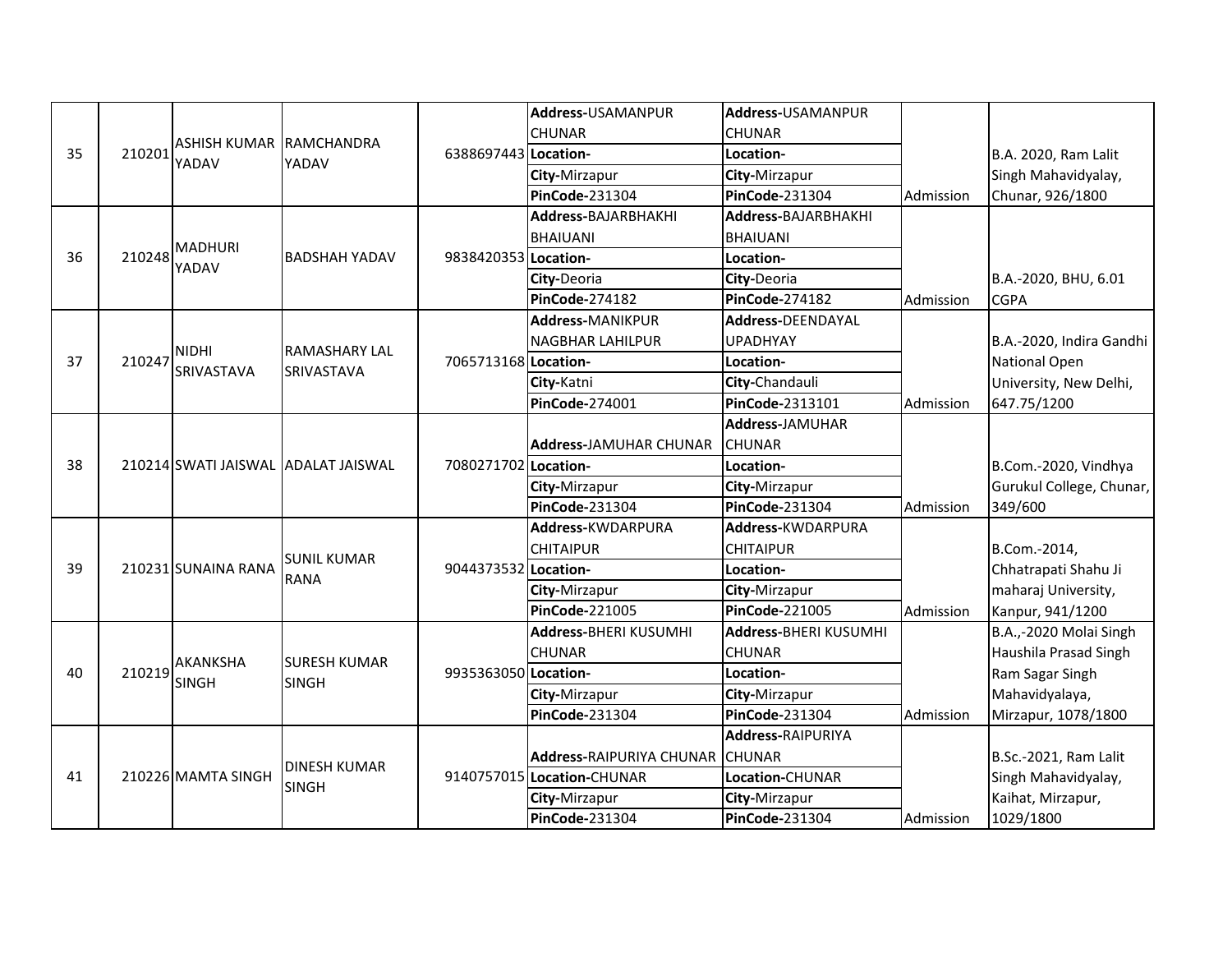|    |        |                     |                                 |                      |                                 | <b>Address-SINAHAR</b>        |           |                           |
|----|--------|---------------------|---------------------------------|----------------------|---------------------------------|-------------------------------|-----------|---------------------------|
|    |        |                     |                                 |                      | <b>Address-SINAHAR BHATAULI</b> | <b>BHATAULI</b>               |           |                           |
| 42 |        | 210224 VAISHAVI     | <b>RAVIKANT SINGH</b>           |                      | 9628656325 Location-MIRZAPUR    | Location-MIRZAPUR             |           | B.A.-2021, Vindhyavasini  |
|    |        |                     |                                 |                      | City-Mirzapur                   | City-Mirzapur                 |           | Mahila Mahavidyalaya,     |
|    |        |                     |                                 |                      | <b>PinCode-231001</b>           | PinCode-231001                | Admission | Mirzapur, 1087/1800       |
|    |        |                     |                                 |                      |                                 |                               |           |                           |
|    |        |                     |                                 |                      | <b>Address-DARGAH CHUNAR</b>    | <b>Address-DARGAH CHUNAR</b>  |           | B.Sc.-2020, Swatantrata   |
| 43 |        | 210208 ATUFA ANSARI | NIHAL AHAMAD                    | 9026341653 Location- |                                 | Location-                     |           | Sangram Senani Vishram    |
|    |        |                     |                                 |                      | City-Mirzapur                   | City-Mirzapur                 |           | Singh Govt. P.G. College, |
|    |        |                     |                                 |                      | <b>PinCode-231304</b>           | <b>PinCode-231304</b>         | Admission | Mirzapur, 945/1800        |
|    |        |                     |                                 |                      | <b>Address-KAILASH BHAVAN</b>   | <b>Address-KAILASH BHAVAN</b> |           |                           |
|    |        |                     |                                 |                      | <b>RAMNAGAR</b>                 | <b>RAMNAGAR</b>               |           |                           |
| 44 |        | 210229 AKANKSHA RAI | <b>ISURESH KUMAR RAI</b>        | 9415764237 Location- |                                 | Location-                     |           | B.Sc. 2020, Isabella      |
|    |        |                     |                                 |                      | City-Varanasi                   | City-Varanasi                 |           | Thoburn P.G. College,     |
|    |        |                     |                                 |                      | <b>PinCode-221008</b>           | <b>PinCode-221008</b>         | Admission | Lucknow, 1189/1800        |
|    |        |                     |                                 |                      | Address-MANDUAOIH               | Address-MANDUAOIH             |           |                           |
|    |        |                     |                                 |                      | <b>VARANASI</b>                 | VARANASI                      |           | B.A.-2019, Sanjay         |
| 45 |        | 210250 SHIKHA RAI   | KRIPA SHANKAR RAI               | 8737834117 Location- |                                 | Location-                     |           | <b>Memorial Womens</b>    |
|    |        |                     |                                 |                      | City-Varanasi                   | City-Varanasi                 |           | College, Varanasi,        |
|    |        |                     |                                 |                      | PinCode-221103                  | PinCode-221103                | Admission | 991/1800                  |
|    |        |                     |                                 |                      | <b>Address-MANIKPUR RAJPUR</b>  | Address-MANIKPUR              |           |                           |
|    |        | <b>SHWETA</b>       |                                 |                      | <b>BUXAR</b>                    | <b>RAJPUR BUXAR</b>           |           |                           |
| 46 | 210230 | <b>KUMARI</b>       | MAHENDRA KUMAR<br><b>PANDEY</b> | 9334101782 Location- |                                 | Location-                     |           | B.A.-2018, Veer Kunwar    |
|    |        |                     |                                 |                      | City-Buxar                      | City-Buxar                    |           | Singh University, Ara,    |
|    |        |                     |                                 |                      | <b>PinCode-802128</b>           | <b>PinCode-802128</b>         | Admission | Bihar, 1700/916           |
|    |        |                     |                                 |                      | Address-DUBAULIYA               | Address-DUBAULIYA             |           |                           |
|    |        |                     |                                 |                      | <b>BARAHARI CHANDAULI</b>       | <b>BARAHARI CHANDAULI</b>     |           | B.A.-2019, Udasin         |
| 47 |        | 210233 RISHU DUBEY  | <b>RAJESH DUBEY</b>             | 8800750242 Location- |                                 | Location-                     |           | Shrichandra               |
|    |        |                     |                                 |                      | City-Chandauli                  | City-Chandauli                |           | Mahavidyalay,             |
|    |        |                     |                                 |                      | <b>PinCode-232110</b>           | PinCode-232110                | Admission | Chandauli, 972/1800       |
|    |        |                     |                                 |                      | <b>Address-ASSI LANKA</b>       | <b>Address-ASSI LANKA</b>     |           |                           |
| 48 | 210228 | <b>ANUSHREE</b>     | <b>JAI PRAKASH</b>              | 9450252333           | Location-                       | Location-                     |           | B.Sc.-2014, Shri Agrasen  |
|    |        | SRIVASTAVA          | <b>SRIVASTAVA</b>               |                      | City-Mirzapur                   | City-Mirzapur                 |           | Kanya P.G. College,       |
|    |        |                     |                                 |                      | PinCode-221005                  | PinCode-221005                | Admission | Varanasi, 2515/3600       |